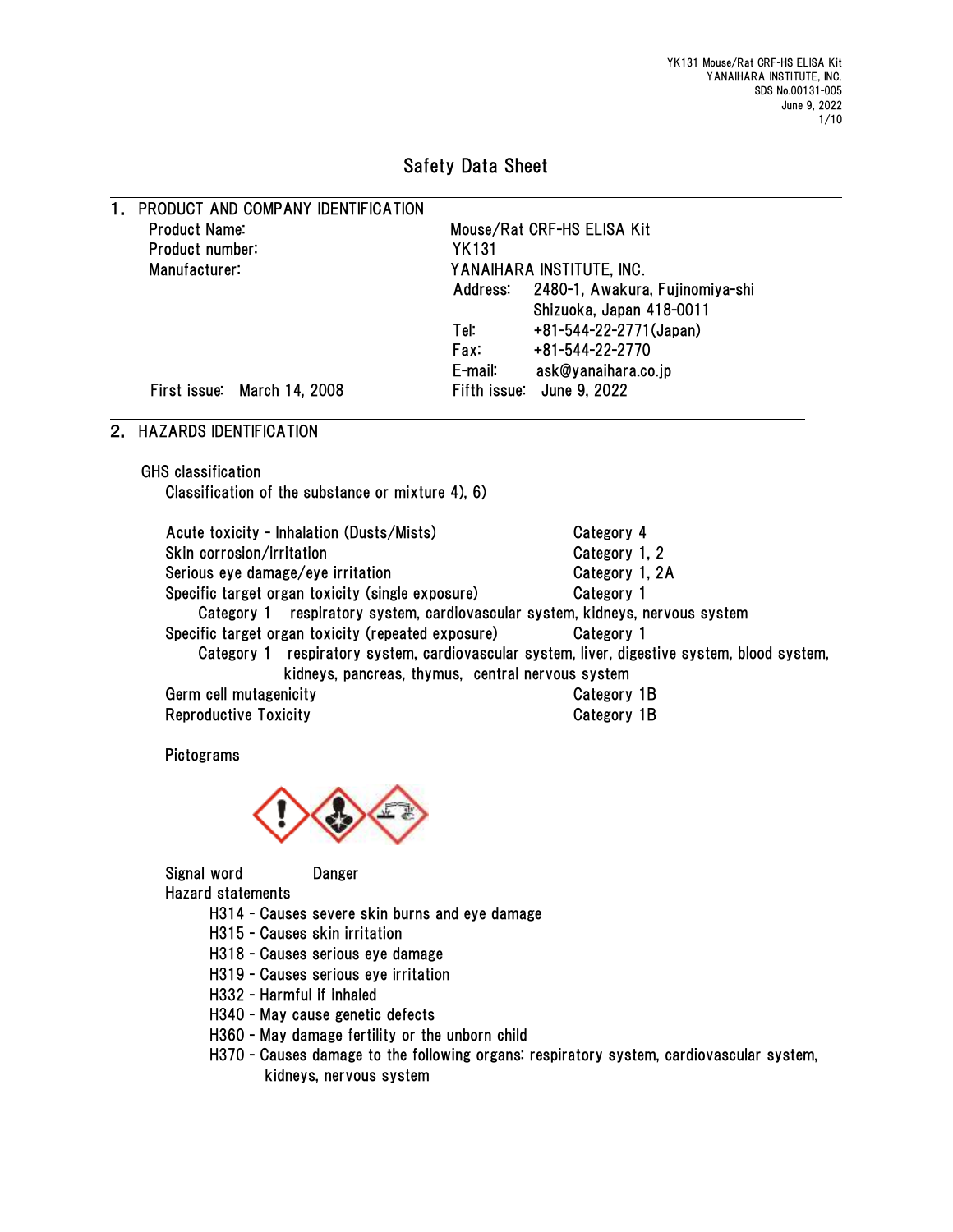H372 - Causes damage to the following organs through prolonged or repeated exposure: respiratory system, cardiovascular system, liver, digestive system, blood system, kidneys, pancreas, thymus, central nervous system

Precautionary statements-(Prevention)

Obtain special instructions before use.

Do not handle until all safety precautions have been read and understood.

Do not breathe dust/fumes/gas/mist/vapors/spray.

Wash face, hands and any exposed skin thoroughly after handling.

Do not eat, drink or smoke when using this product.

Use only outdoors or in a well-ventilated area.

Wear protective gloves/protective clothing/eye protection/face protection.

Use personal protective equipment as required.

Precautionary statements-(Response)

Immediately call a POISON CENTER or doctor/physician.

IF SWALLOWED: Rinse mouth. Do NOT induce vomiting.

IF ON SKIN: Wash with plenty of soap and water.

IF ON SKIN (or hair): Remove/Take off immediately all contaminated clothing. Rinse skin with water/ shower.

IF INHALED: Remove victim to fresh air and keep comfortable for breathing.

IF IN EYES: Rinse cautiously with water for several minutes. Remove contact lenses, if

present and easy to do. Continue rinsing.

IF exposed: Call a POISON CENTER or doctor/physician.

Call a POISON CENTER or doctor/physician if you feel unwell.

If skin irritation occurs: Get medical advice/attention.

If eye irritation persists: Get medical advice/attention.

Take off contaminated clothing and wash before reuse.

Wash contaminated clothing before reuse.

Precautionary statements-(Storage)

Store locked up

Store in a well-ventilated place. Keep container tightly closed.

Precautionary statements-(Disposal)

Dispose of contents/container to an approved waste disposal plant

Others

Other hazards Not available

Other reagents may be harmful if inhaled and ingested. May cause eye and skin irritation.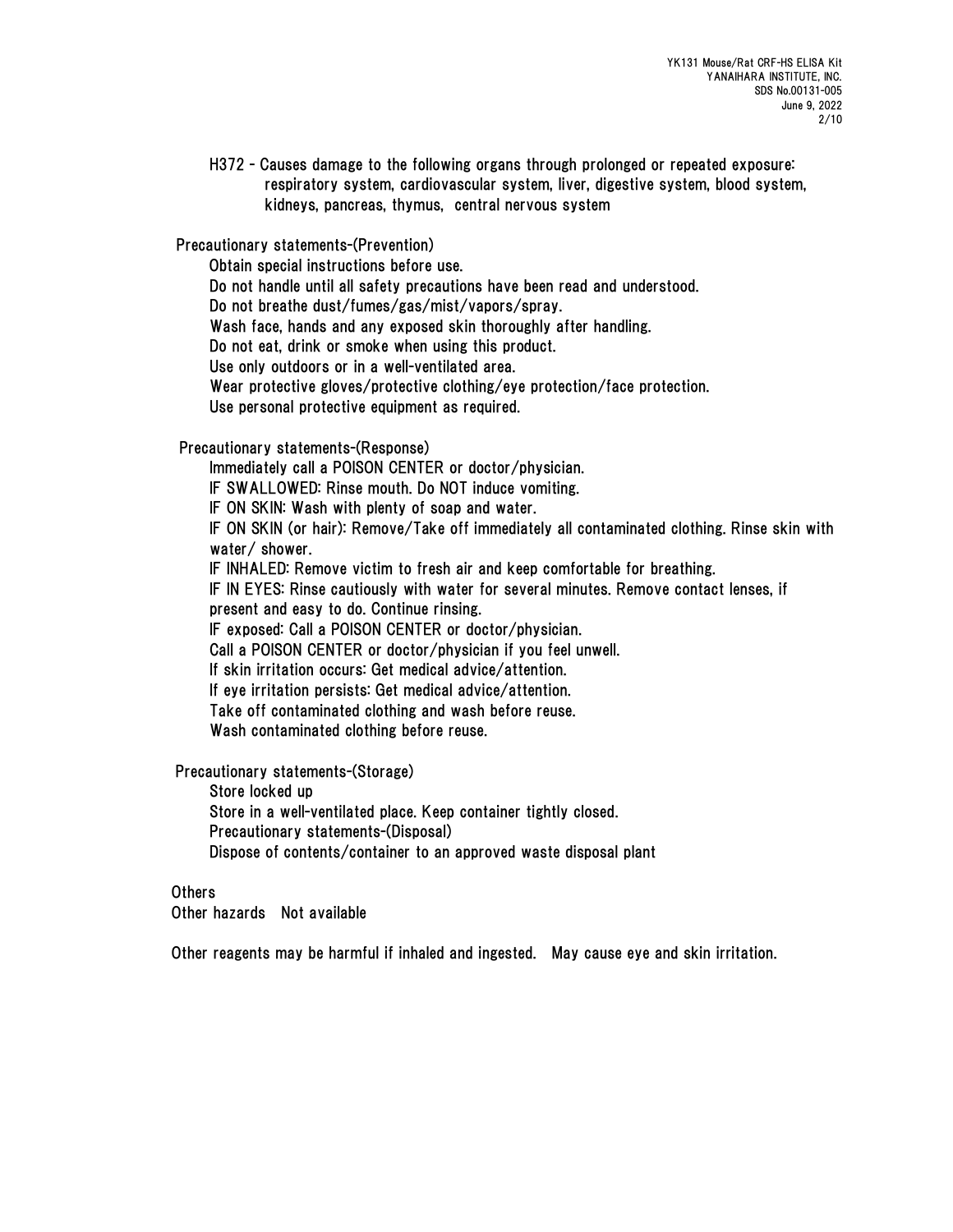# 3. COMPOSITION, INFORMATION ON INGREDIENTS Product Name CAS Number Mouse/Rat CRF-HS ELISA Kit None

## Kit components:

| No. | Component                 | Quantity          | Chemical name                                | W <sub>t</sub> % | CAS No.          | Chemical Formula |
|-----|---------------------------|-------------------|----------------------------------------------|------------------|------------------|------------------|
| 1)  | Antibody coated plate     | plate             | Plate coated with rabbit anti mouse/rat CRF  |                  |                  |                  |
|     |                           |                   | antibody $(1)$                               |                  |                  |                  |
| 2)  | Standard                  | 2.5 <sub>ng</sub> | Synthetic mouse/rat CRF (1-41) (2)           |                  |                  |                  |
| 3)  | Labeled antibody solution | 12 mL             | Biotinvlated rabbit anti mouse/rat CRF       |                  |                  |                  |
|     |                           |                   | antibody $(3)$                               |                  |                  |                  |
| 4)  | SA-HRP solution           | 12 mL             | HRP labeled Streptavidin(4)                  |                  |                  |                  |
|     |                           |                   | Phenol(5)                                    | 0.096%           | $108 - 95 - 2$   | C6H5OH           |
|     |                           |                   | Chloramphenicol <sup>6</sup>                 | 0.02%            | $56 - 75 - 7$    | C11H12CL2N2O5    |
| 5)  | Enzyme substrate solution | 12 mL             | $3.3'$ , $5.5'$ -Tetramethylbenzidine $(7)$  | No               | $54827 - 17 - 7$ | C16H20N2         |
|     |                           |                   |                                              | information      |                  |                  |
| 6)  | Stopping solution         | 12 mL             | Sulfuric acid (1M) 8                         | 9.69%            | $7664 - 93 - 9$  | <b>H2SO4</b>     |
| 7)  | Buffer solution           | $20$ mL           | Buffer containing a reaction accelerator (9) |                  |                  |                  |
| 8)  | Washing solution          | 50 mL             | Sodium chloride 10                           | 18%              | $7647 - 14 - 5$  | NaCl             |
|     | (concentrated)            |                   | Polvoxvethylene sorbitan monolaurate         |                  |                  |                  |
|     |                           |                   | $(Tween 20)$ $(1)$                           | 1%               | $9005 - 64 - 5$  | C58H114O26       |
| 9)  | Adhesive foil             | 4 pieces          |                                              |                  |                  |                  |

## 4. FIRST AID MEASURES

| Inhalation:  | Immediately remove victim to fresh air. Consult a physician if necessary.                                                                            |
|--------------|------------------------------------------------------------------------------------------------------------------------------------------------------|
| Eye contact: | Immediately flush eyes with flooding amounts of running water for at least 15                                                                        |
|              | minutes. Consult a physician if necessary.                                                                                                           |
|              | Skin contact: Immediately remove contaminated clothes and shoes, flush skin with plenty of<br>water or shower. Wash contaminated clothing and shoes. |
|              | Consult a physician if necessary.                                                                                                                    |
| Ingestion:   | Immediately seek medical attention.                                                                                                                  |

## 5. FIRE FIGHTING MEASURES

| Flammable properties:       | Nonflammable.                                                       |
|-----------------------------|---------------------------------------------------------------------|
| Extinguishing media:        | Foam, Carbon dioxide, dry chemical powder, soil, water.             |
| Fire fighting instructions: | May emit toxic fumes under fire conditions. Wear full fire fighting |
|                             | protective equipment including self-contained breathing apparatus.  |
|                             | Do not contact to the components when extinguish fire.              |

# 6. ACCIDENTAL RELEASE MEASURES

| Personal precautions: | Remove all ignition sources and ventilate. Wear suitable protective<br>equipment. Avoid contact with skin and eyes. Keep off except persons<br>concerned.                                                                                                                                                                                                              |
|-----------------------|------------------------------------------------------------------------------------------------------------------------------------------------------------------------------------------------------------------------------------------------------------------------------------------------------------------------------------------------------------------------|
|                       | Environmental precautions: Prevent spills from entering sewers, watercourses or low area, and prevent<br>from affecting environment.                                                                                                                                                                                                                                   |
| Methods for Clean up: | In case of spill of liquid material, take up or cover spilled material with<br>ashes or other incombustible absorbents, and put in a container to be sealed.<br>After completely picked up, dispose. In case of spill of solid or powder<br>material, prevent causing dust, sweep and collect, and put in a container to<br>be sealed. Wash the spill site with water. |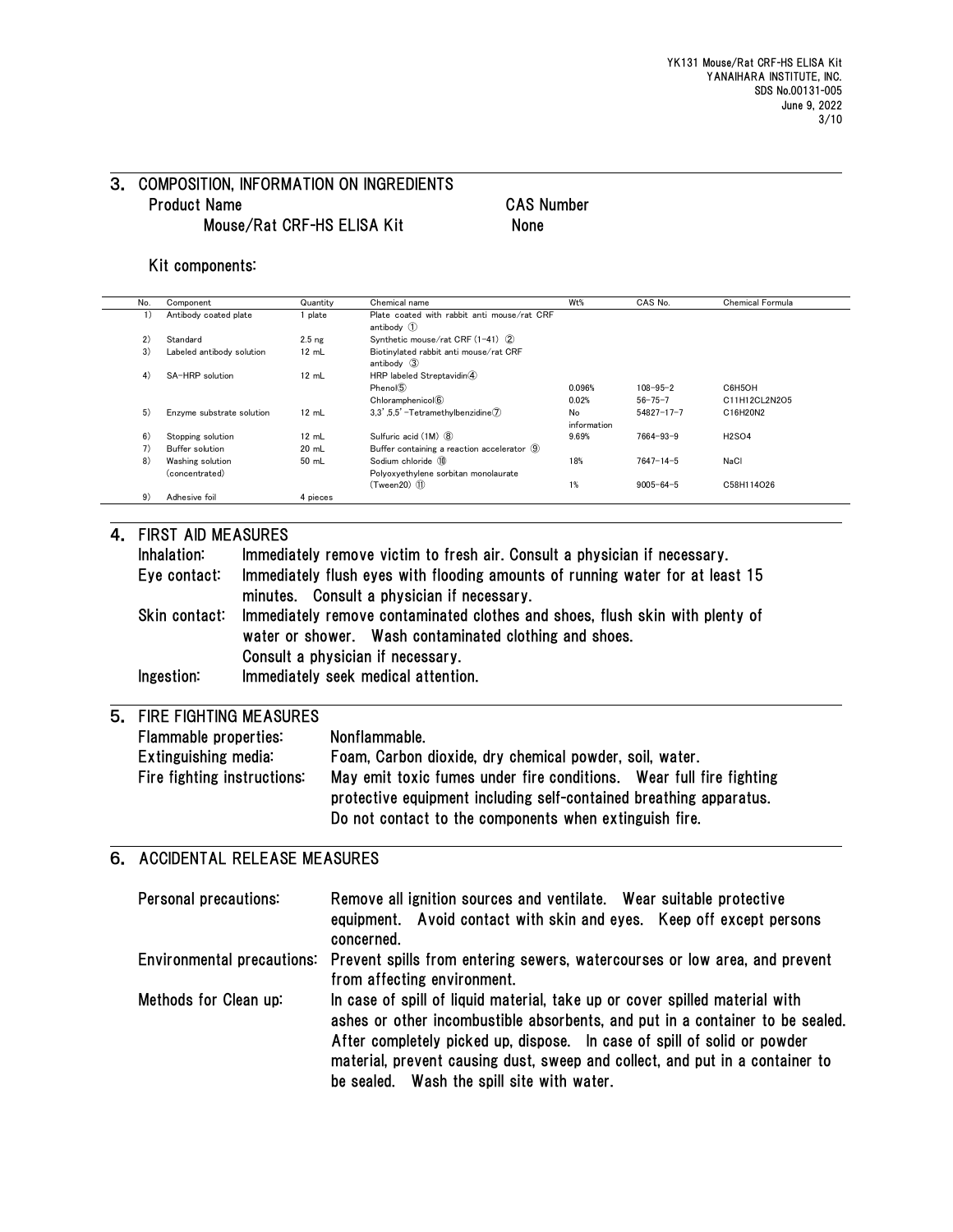## 7. HANDLING AND STORAGE

| Handling: | Obtain a package insert before use.                                    |
|-----------|------------------------------------------------------------------------|
|           | Read all the cautions for safety in the package insert before use.     |
|           | Avoid strong light.                                                    |
|           | Avoid contact, inhalation and swallow.                                 |
|           | Use only in open air or ventilated area.                               |
|           | Prevent from entering eyes.                                            |
|           | Ventilate the area to keep concentration in air below exposure limits. |
|           | Avoid inhalation of mist, vapor and spray of material.                 |
|           | Avoid contact with eyes, skin and clothing.                            |
|           | Do not smoke and eat while using this kit.                             |
|           | Wash hands thoroughly after handling.                                  |
|           | Prevent from entering environment.                                     |
|           | Handle materials with suitable protection.                             |
|           | Use suitable equipments.                                               |
|           | Do not pipette by mouth.                                               |
|           | Do not leak, overflow and scatter.                                     |
|           | Do not fall down and damage.                                           |
| Storage:  | Store away from sunlight in a cool and dark place at 36-47°F (2-8°C).  |

# 8. EXPOSURE CONTOROLS, PERSONAL PROTECTION

|                      | place where this kit is handled or stored. |                                    | Engineering measures: General ventilation and/or local exhaust ventilation as well as process isolation<br>is necessary to minimize employee exposure and maintain exposure limits below<br>exposure limits. Equip eye flushing facilities and shower rooms near operating |  |  |
|----------------------|--------------------------------------------|------------------------------------|----------------------------------------------------------------------------------------------------------------------------------------------------------------------------------------------------------------------------------------------------------------------------|--|--|
| Control parameter:   | 5 OSHA Final Limits;                       |                                    | $TWA = 5$ ppm                                                                                                                                                                                                                                                              |  |  |
|                      | JSOH (Japan);                              |                                    | $TWA = 5$ ppm OEL                                                                                                                                                                                                                                                          |  |  |
|                      | ACGHTLV(s);                                |                                    | $TWA = 19mg/m3$ OEL skin                                                                                                                                                                                                                                                   |  |  |
|                      |                                            |                                    | $TWA = 5$ ppm skin                                                                                                                                                                                                                                                         |  |  |
|                      | 8 OSHA Final Limits;                       |                                    | $TWA = 1 mg/m3$                                                                                                                                                                                                                                                            |  |  |
|                      | JSOH (Japan);<br>ACGHTLV(s);               |                                    | $TWA = 1 mg/m3$                                                                                                                                                                                                                                                            |  |  |
|                      |                                            |                                    | $TWA = 0.2$ mg/m3                                                                                                                                                                                                                                                          |  |  |
| Personal protection: |                                            |                                    |                                                                                                                                                                                                                                                                            |  |  |
|                      | Respiratory protection;                    |                                    | NIOSH and MSHA approved respirator.                                                                                                                                                                                                                                        |  |  |
|                      | Hand protection;                           | Suitable impervious gloves.        |                                                                                                                                                                                                                                                                            |  |  |
| Eye protection,      |                                            | Suitable safety glasses (goggles). |                                                                                                                                                                                                                                                                            |  |  |
|                      | Skin protection;                           |                                    | Suitable protective clothing.                                                                                                                                                                                                                                              |  |  |

Others: Wash hands thoroughly after handling materials.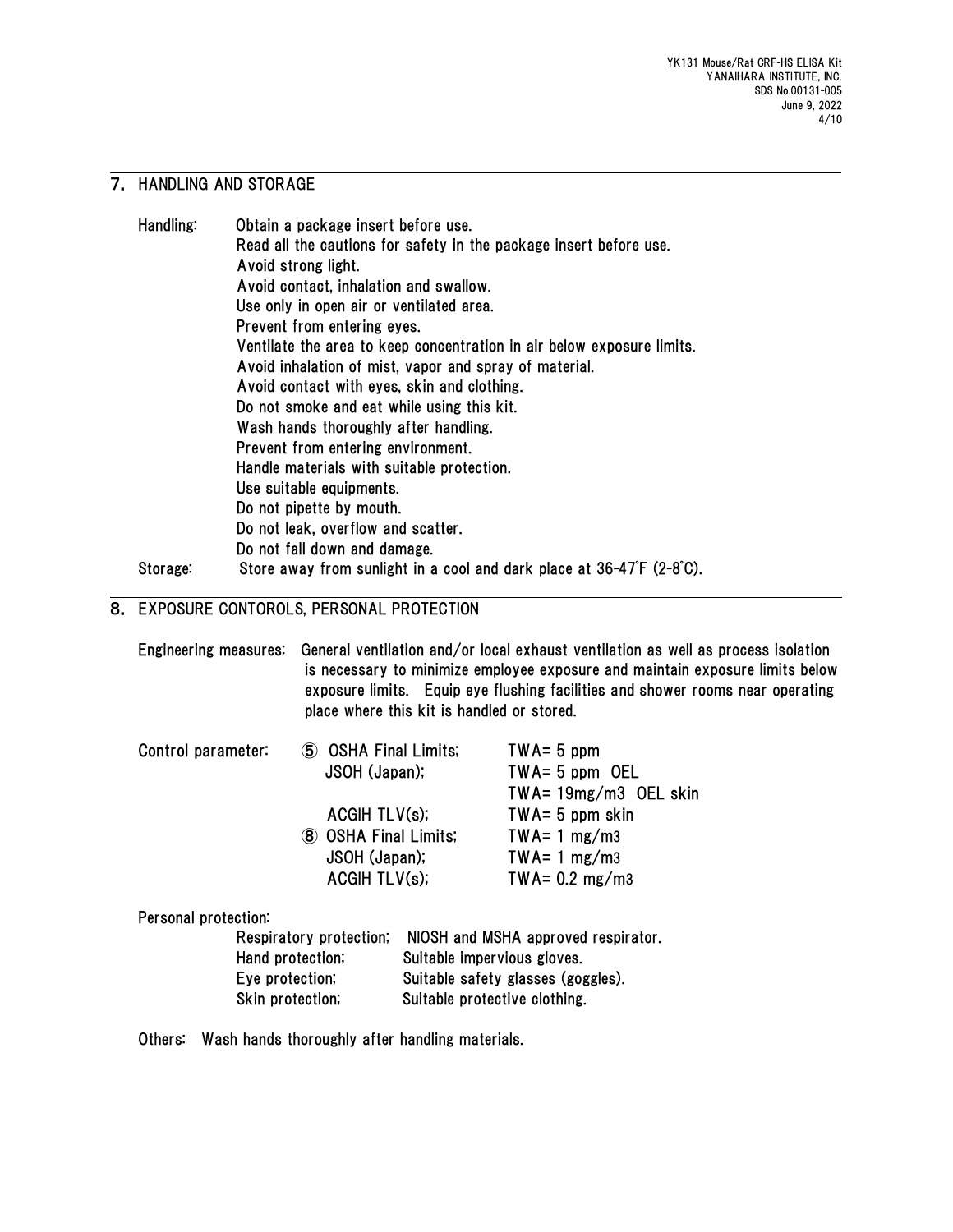| Component                                                                                                                                                                                                                                                                                                                                     | 1)                                                                       | 2)                                                                                                                                                | 3)                                             | 4)                                                                                                                                                                                                                                                                                                                                                                          | 5)                                                             | 6)                                               | 7)                                             | 8)                                               | 9)                                           |
|-----------------------------------------------------------------------------------------------------------------------------------------------------------------------------------------------------------------------------------------------------------------------------------------------------------------------------------------------|--------------------------------------------------------------------------|---------------------------------------------------------------------------------------------------------------------------------------------------|------------------------------------------------|-----------------------------------------------------------------------------------------------------------------------------------------------------------------------------------------------------------------------------------------------------------------------------------------------------------------------------------------------------------------------------|----------------------------------------------------------------|--------------------------------------------------|------------------------------------------------|--------------------------------------------------|----------------------------------------------|
| Appearance                                                                                                                                                                                                                                                                                                                                    | Colorless<br>plate                                                       | White color,<br>Ivophilized<br>powder                                                                                                             | Colorless<br>transparent,<br>Liquid            | Orange color,<br>Liquid                                                                                                                                                                                                                                                                                                                                                     | Colorless to<br>pale yellow<br>liquid                          | Colorless<br>transparent,<br>Liquid              | Colorless<br>transparent,<br>Liquid            | Colorless<br>transparent,<br>Liquid              | Colorless<br>transparent<br>Polymer<br>sheet |
| рH<br><b>Melting point</b><br><b>Boiling point</b><br>Flash point<br>Explosive limits<br>Vapor pressure                                                                                                                                                                                                                                       | N/A<br>N/A<br>N/A<br>N/A<br>N/A<br>N/A                                   | N/A<br>D/N/A<br>N/A<br>D/N/A<br>D/N/A<br>D/N/A                                                                                                    | 7.5<br>N/A<br>D/N/A<br>D/N/A<br>D/N/A<br>D/N/A | N/A<br>N/A<br>D/N/A<br>D/N/A<br>D/N/A<br>D/N/A                                                                                                                                                                                                                                                                                                                              | $3.3 - 3.8$<br>N/A<br>D/N/A<br>D/N/A<br>Not explosive<br>D/N/A | < 1.0<br>N/A<br>D/N/A<br>D/N/A<br>D/N/A<br>D/N/A | 7.0<br>N/A<br>D/N/A<br>D/N/A<br>D/N/A<br>D/N/A | D/N/A<br>N/A<br>D/N/A<br>D/N/A<br>D/N/A<br>D/N/A | N/A<br>N/A<br>N/A<br>N/A<br>N/A<br>N/A       |
| Vapor<br>density<br>$(air=1)$                                                                                                                                                                                                                                                                                                                 | N/A                                                                      | D/N/A                                                                                                                                             | D/N/A                                          | D/N/A                                                                                                                                                                                                                                                                                                                                                                       | D/N/A                                                          | D/N/A                                            | D/N/A                                          | D/N/A                                            | N/A                                          |
| Specifics gravity<br>Solubility in water                                                                                                                                                                                                                                                                                                      | D/N/A<br>Insoluble                                                       | D/N/A<br>Soluble                                                                                                                                  | D/N/A<br>Mixable                               | D/N/A<br>Mixable                                                                                                                                                                                                                                                                                                                                                            | 1.01<br>Mixable                                                | D/N/A<br>Mixable                                 | D/N/A<br>Mixable                               | D/N/A<br>Mixable                                 | D/N/A<br>Insoluble                           |
| Decomposition<br>temperature                                                                                                                                                                                                                                                                                                                  | N/A                                                                      | D/N/A                                                                                                                                             | D/N/A                                          | D/N/A                                                                                                                                                                                                                                                                                                                                                                       | D/N/A                                                          | D/N/A                                            | D/N/A                                          | D/N/A                                            | N/A                                          |
| N/A: Not applicable<br>D/N/A: data not available                                                                                                                                                                                                                                                                                              |                                                                          |                                                                                                                                                   |                                                |                                                                                                                                                                                                                                                                                                                                                                             |                                                                |                                                  |                                                |                                                  |                                              |
| 10.<br>Shelf life:                                                                                                                                                                                                                                                                                                                            | Chemical stability:<br>Hazardous polymerization:<br>Conditions to avoid: | STABILITY AND REACTIVITY<br>Incompatibility with other materials:<br>Hazardous decomposition products:                                            |                                                | Product is stable under normal handling.<br>Stable up to 24 months after manufacturing.<br>Will not occur.<br>Extremes of temperature and direct sunlight, heat, flames and<br>sparks, static electricity, spark, moisture<br>Alkaline substances, metals, strong oxidizing agents<br>Sulfur oxides(SOx), Carbon monoxide(CO), carbon dioxide(CO2),<br>Nitrogen oxides(NOx) |                                                                |                                                  |                                                |                                                  |                                              |
| <b>TOXICOLOGICAL INFORMATION</b><br>11.<br>Information as the mixture is not available.<br>$: 4$ ) Phenol (oral, rat); LD50=375mg/kg<br>Acute toxicity<br>ATE=319.8<br>5) Not classified<br>6) Sulfuric acid (inhalation, rat); 2H LC50=510mg/m3<br>Category 4<br>Content=9.69%<br>8) Tween 20 (oral, rat); LD50=37000mg/kg<br>Not classified |                                                                          |                                                                                                                                                   |                                                | (dermal rabbit) LD50=670mg/kg<br>Chloramphenicol (oral, rat); LD50=2500mg/kg<br>Hazard statement; Harmful if swallowed.<br>(oral, rat) LD50=2140mg/kg<br>Hazard statement; Harmful if inhaled.<br>Sodium chloride (oral, rat); LD50=3000mg/kg                                                                                                                               |                                                                |                                                  |                                                |                                                  |                                              |
|                                                                                                                                                                                                                                                                                                                                               |                                                                          | Skin corrosion/irritation:<br>4) Phenol; Based on the NITE GHS classification results.<br>Category 2<br>Hazard statement; Causes skin irritation. |                                                |                                                                                                                                                                                                                                                                                                                                                                             |                                                                |                                                  |                                                |                                                  |                                              |

### 9. PHYSICAL AND CHEMICAL PROPERTIES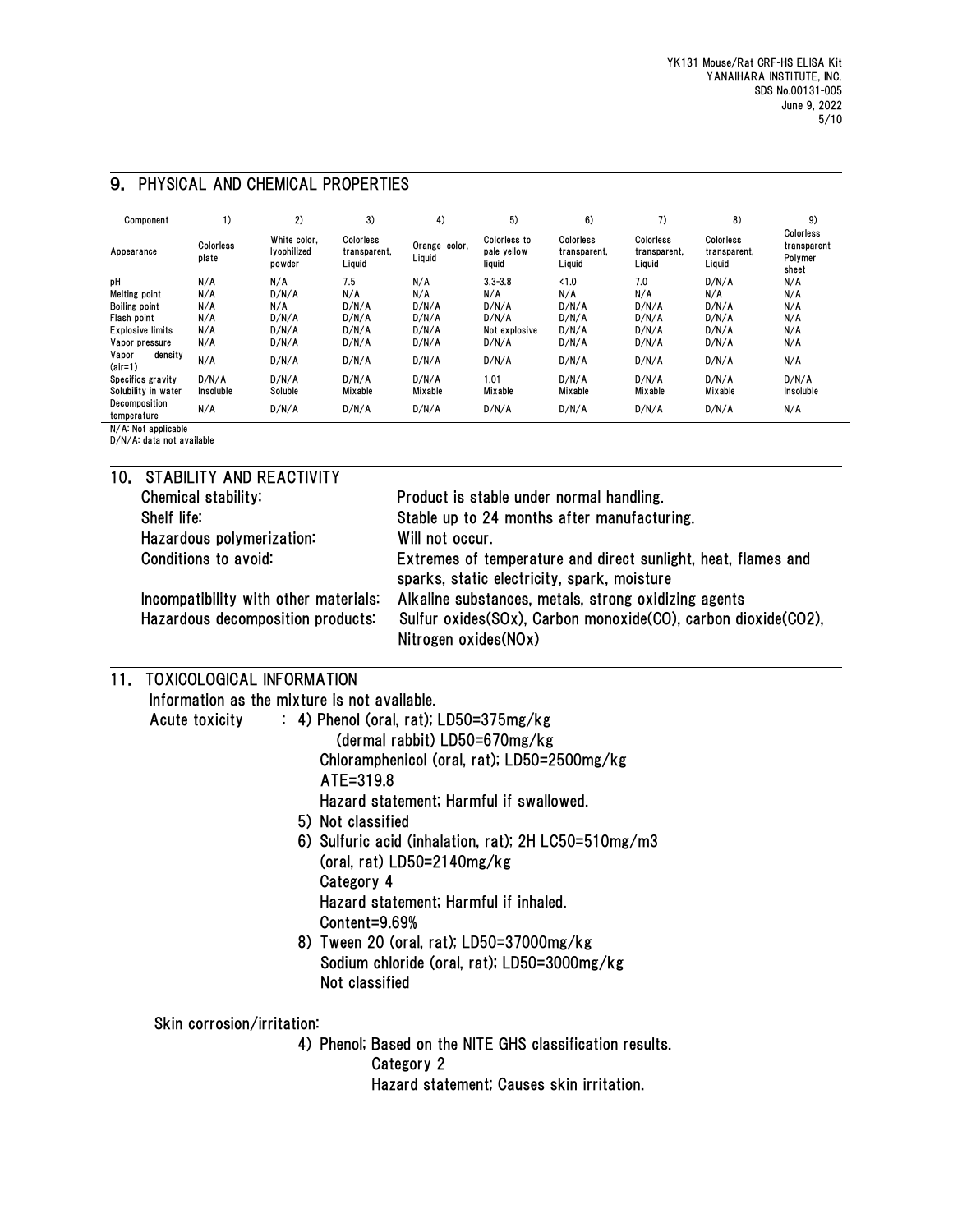Content=0.096%

Chloramphenicol; Information not available.

- Not classified
- 5) Not classified
- 6) Sulfuric acid; Based on the NITE GHS classification. Category 1 Hazard statement; Causes severe skin burns and eye damage. Content=9.69%
- 8) Tween 20 (skin, human); 15mg/3days, Mild Sodium chloride (skin, rabbit); 500mg/24H, Mild Category 3 Hazard statement; Skin irritant

Serious eye damage/irritation:

- 4) Phenol; Based on the NITE GHS classification results.
	- Category 2A

Hazard statement; Causes serious eye irritation.

Content=0.096% Chloramphenicol; Information not available.

- Not categorized
- 5) Not classified
- 6) Sulfuric acid; Based on the NITE GHS classification results. Category 1

Hazard statement; Causes serious eye damage. Content=9.69%

 8) Tween 20 (eye); R-phase(s) =R36 (Irritating to eyes) Sodium chloride (eye, rabbit); 100mg/24H, Medium Category 2B

Hazard statement; Causes eye irritation.

Respiratory or skin sensitization:

Respiratory sensitization

- 4) Phenol; Based on the NITE GHS classification results. Chloramphenicol; Information not available.
- 5) Not classified
- 6) Sulfuric acid; No data available.
- Skin sensitization
	- 4) Phenol; Based on the NITE GHS classification results. Chloramphenicol (skin); Causes allergic skin reaction. Content=0.02% Not classified
	- 5) Not classified
	- 6) Sulfuric acid; No data available.

Germ cell mutagenicity:

 4) Phenol; Based on the NITE GHS classification results. Category 1B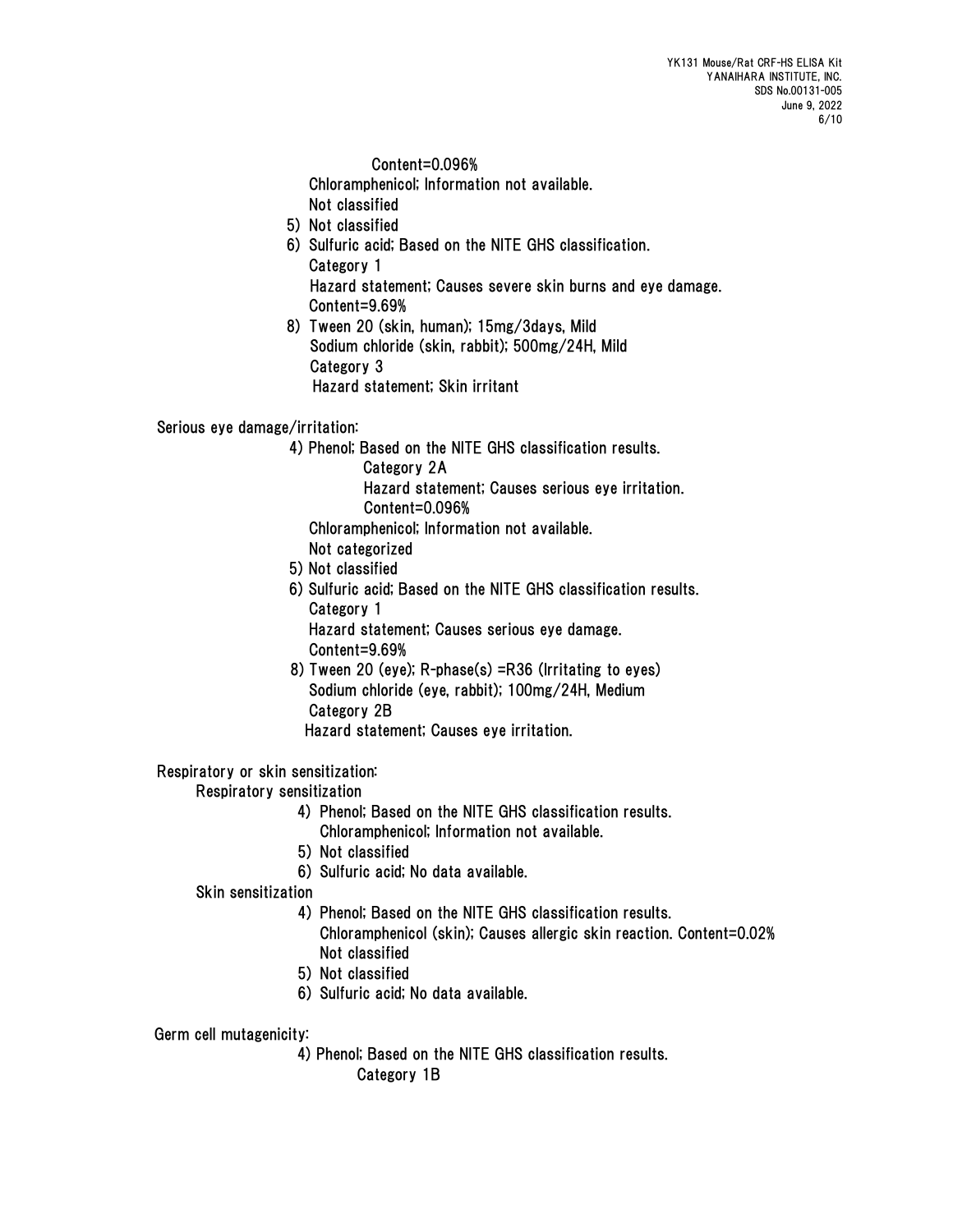Hazard statement; May cause genetic defects. Content=0.096%

Chloramphenicol; Information not available.

- 5) Not classified
- 6) Sulfuric acid; No data available.

Carcinogenicity: 4) Phenol; IARC group 3 (substances which can not be classified to human carcinogens), ACGIH: A4 (2005), IRIS: D (2002)

> Chloramphenicol; IARC group 2A (substances which may be carcinogenic to human), Content=0.02%

Not classified

- 5) Not classified
- 6) Sulfuric acid; Occupational exposure to mist of inorganic strong acids including sulfuric acid is classified to group 1 in IARC (to have carcinogenicity for human), group A2 in ACGIH (suspected human carcinogens) and group K in NTP (known to have carcinogenicity for human). With respect for the evaluation by IARC and current

evaluation by NTP, it should be classified to category 1, however since sulfuric acid itself is classified to Category 4 in DFGOT and is not classified to carcinogen by any other organization, component 6) can not be classified.

Reproductive toxicity:

4) Phenol; Based on the NITE GHS classification results.

Category 1B

Hazard statement; May damage fertility or the unborn child.

Content=0.096%

- Chloramphenicol; Information not available.
- 5) Not classified
- 6) Sulfuric acid; No data available.

Specific target organ systemic toxicity/Single exposure:

4) Phenol; Based on the NITE GHS classification results.

Category 1 respiratory system, cardiovascular system, kidney and nervous system

 Hazard statement; Causes damage to following organs: respiratory system, cardiovascular system, kidneys, nervous

# system.

## Content=0.096%

Chloramphenicol; Information not available.

- 5) Not classified
- 6) Sulfuric acid; Based on the NITE GHS classification results.
	- Category 1 respiratory system

 Hazard statement; Causes damage to the following organs: respiratory system. Content=9.69%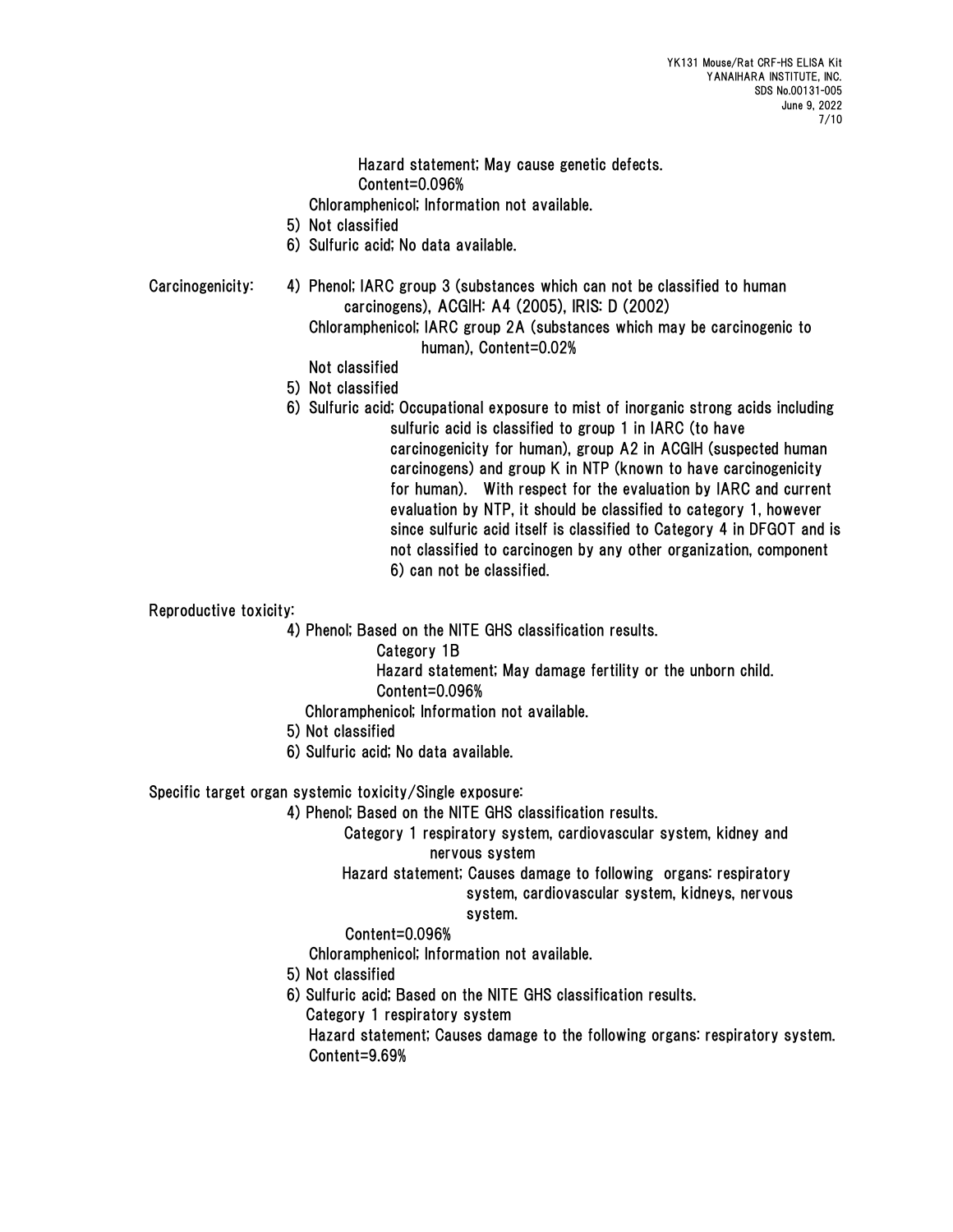Specific target organ systemic toxicity/Repeated exposure:

4) Phenol; Based on the NITE GHS classification results.

Category 1 cardiovascular system, liver, digestive system, blood system, kidney, pancreas, thymus, central nervous system

Hazard statement; Causes damage to the following organs through prolonged or repeated exposure: cardiovascular system, liver, digestive system, blood system, kidneys, pancreas, thymus, central nervous system.

Content=0.096%

Chloramphenicol; Information not available.

- 5) Not classified
- 6) Sulfuric acid; Based on the NITE GHS classification results.
	- Category 1 respiratory system
	- Hazard statement; Causes damage to respiratory system with long term or
		- repeated exposure: respiratory system.

Content=9.69%

# 12. ECOLOGICAL INFORMATION

 Information as the mixture is not available. Aquatic environmental toxicity/Acute phase:

 4) Phenol; Ceriodaphnia: EC50=3.1mg/L/48h (EU-RAR, 2002) Algae/aquatic plants (Pseudokirchneriella subcapitata) 96H EC50=46.42 mg/L Fish (Pimephales promelas) 96H LC50=11.9-50.5mg/L

- Crustacea (Daphnia magna), 48H EC50=4.24-10.7 mg/L Chloramphenicol; 96H LC50=15-42  $\mu$  g/L
- Component 4) is not classified.
- 5) No information available.
- 6) Sulfuric acid; In fish (Bluegill), 96H LC50=16-28mg/L Daphnia magna 24H EC50=29mg/L Hazard statement; Harmful to aquatic life.

Aquatic environmental toxicity/Chronical phase:

- 4) Phenol; Based on the NITE GHS classification results. Chloramphenicol; Has rapid degradability. Component 4) is not classified.
- 6) Sulfuric acid; Based on the NITE GHS classification results.

# 13. DISPOSAL CONSIDERATIONS

Dispose of all waste material including containers in accordance with all applicable laws and local environmental regulations.

# 14. TRANSPORT INFORMATION

IATA: As a mixture, the substance is subjected to no limitations.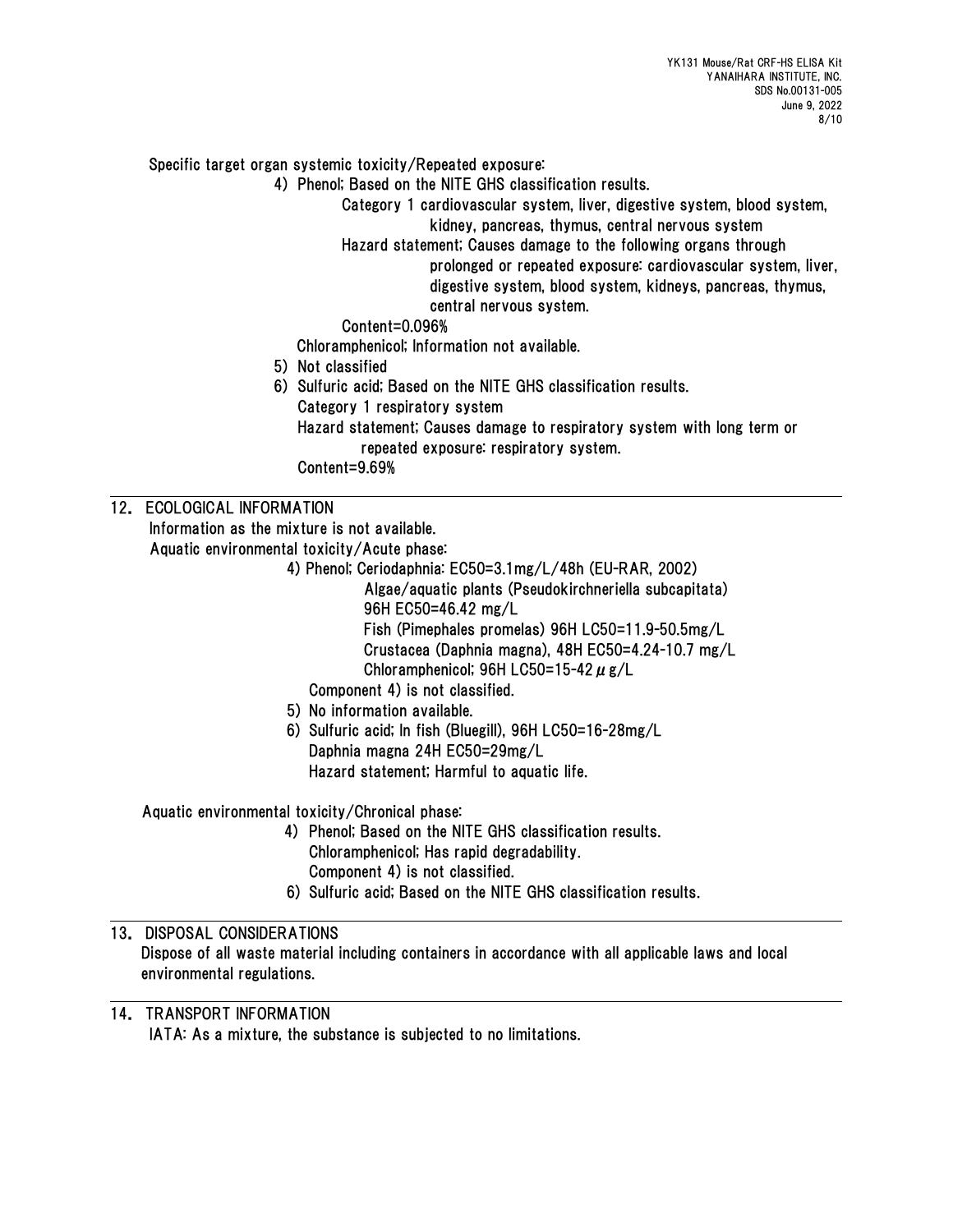## 15. REGULATORY INFORMATION

International Inventories EINECS/ELINCS Listed TSCA Listed

Japanese regulations Fire Service Act; Not applicable Poisonous and Deleterious Substances Control Law; Not applicable Industrial Safety and Health Act;

|                                                | Group 3 Specified Chemical Substance, (Ordinance on Prevention of                       |
|------------------------------------------------|-----------------------------------------------------------------------------------------|
|                                                | Hazards Due to Specified Chemical Substances Art. 2 Para. 1, Item 6)                    |
|                                                | Harmful Substances Whose Names Are to be Indicated on the Label                         |
|                                                | (Law Art.57, Para.1, Enforcement Order Art.18)                                          |
|                                                | Notifiable Substances (Law Art.57-2, Enforcement Oder Art.18-2                          |
|                                                | No.613, 474                                                                             |
|                                                | Act on the Evaluation of Chemical Substances and Regulation of Their Manufacture, etc.; |
|                                                | Priority Assessment Chemical Substances (Law Article 2, Para.5)                         |
|                                                | Regulations for the carriage and storage of dangerous goods in ship;                    |
|                                                | Corrosive Substances (Ordinance Art.3, Ministry of Transportation                       |
|                                                | Ordinance Regarding Transport by Ship and Storage)                                      |
| Civil Aeronautics Law;                         |                                                                                         |
|                                                | Corrosive Substances (Ordinance Art. 194, MITL Nortification for Air                    |
|                                                | Transportation of Explosives etc.)                                                      |
|                                                | Marine Pollution Prevention Law Pollutant Release and Transfer Register Law;            |
|                                                | Class 1                                                                                 |
|                                                | Class 1 - No. 349                                                                       |
| Air pollution Control Law; Specified substance |                                                                                         |

EU Directive 1999/45/EC; classification, packaging and labeling of dangerous Preparations

SYMBOL : C as component 6) R-phrases : 35 as component 6) S-phrases : 26-45 as component 6)

In case of contact with eyes, rinse immediately with plenty of water and seek medical advice. In case of accident or if you feel unwell, seek medical advice immediately.

> EC index No. : ⑤=604-001-00-2, ⑦=259-364-6 ⑧=016-020-00-8 Other ingredients=Not listed.

Follow all the regulations in your country.